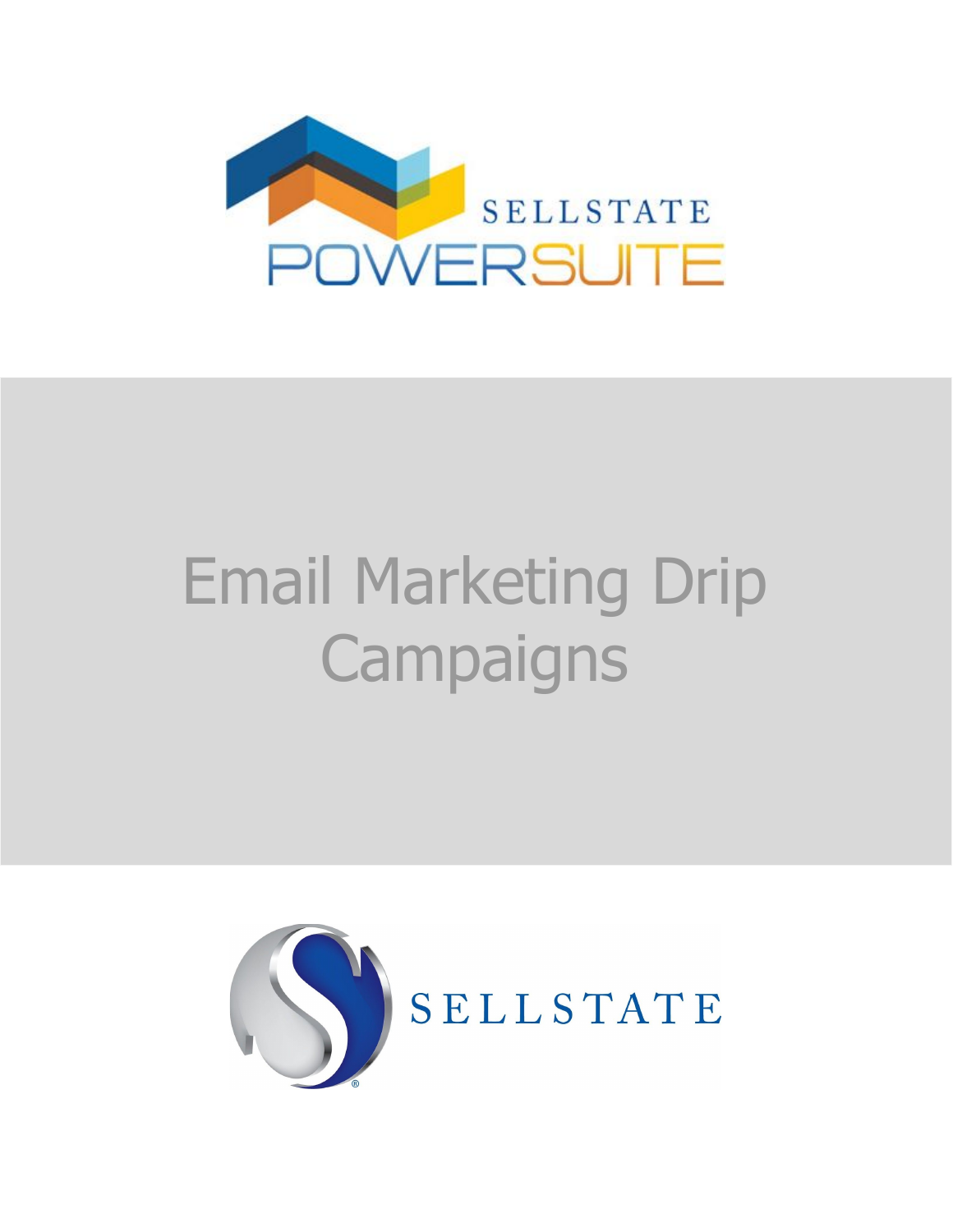



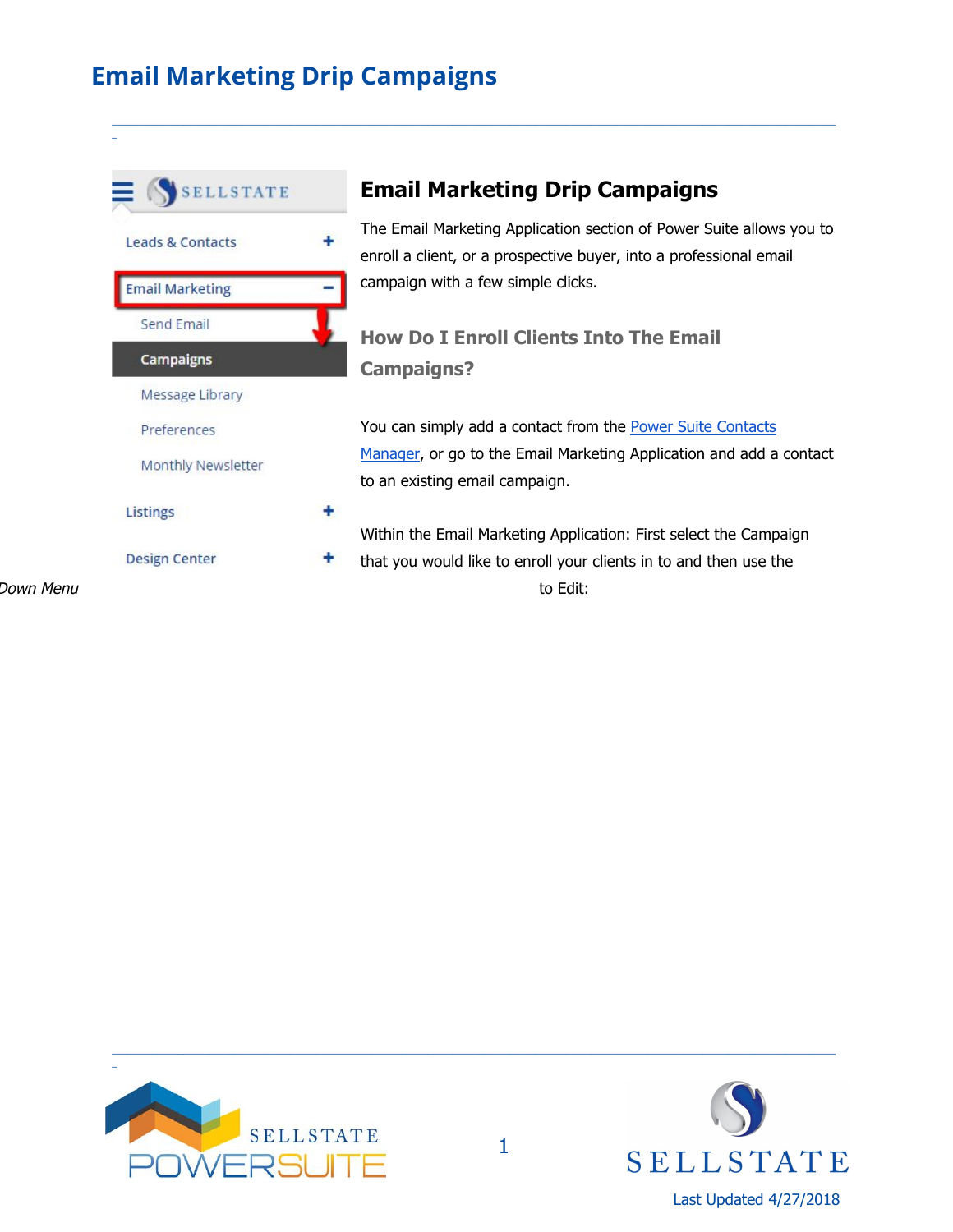#### **Add New Campaign**

\_

| <b>Campaign Name</b>                                           | # Contacts     | # Emails | <b>Actions</b>           |
|----------------------------------------------------------------|----------------|----------|--------------------------|
| 1st Time Buyer - Single<br>Created Sep 05, 2017                |                | 13       | Select an Action         |
| 1st Time Buyer - Team<br>Created Aug 06, 2011                  | 0              | 13       | Select an Action<br>View |
| 1st Time Renter - Single<br>Created Apr 08, 2014               | $\overline{2}$ | 15       | Edit<br>Remove           |
| 1st Time Renter - Team<br>Created Apr 08, 2014                 | 0              | 15       | <b>Selection Action</b>  |
| <b>Buyer Anniversary Plan - Single</b><br>Created Aug 06, 2011 | 0              | 10       | Select an Action         |
| <b>Buyer Anniversary Plan - Team</b><br>Created Aug 06, 2011   | 0              | 10       | Select an Action         |
| <b>Buyer Follow Up - Single</b><br>Created Aug 06, 2011        |                | 40       | Select an Action<br>▼    |
| <b>Buyer Follow Up - Team</b><br>Created Aug 06, 2011          |                | 40       | Select an Action<br>v    |
| <b>Buyer Investor - Single</b><br>Created Aug 06, 2011         | $\Omega$       | 12       | Select an Action<br>v    |
| <b>Buyer Investor - Team</b><br>Created Aug 06, 2011           | 0              | 12       | Select an Action<br>v    |
| Dori Test<br>Created Aug 29, 2017                              | 0              | 0        | Select an Action<br>▼    |
| <b>Empty Nester Buyer - Single</b><br>Created Aug 06, 2011     | 0              | 12       | Select an Action         |

\_\_\_\_\_\_\_\_\_\_\_\_\_\_\_\_\_\_\_\_\_\_\_\_\_\_\_\_\_\_\_\_\_\_\_\_\_\_\_\_\_\_\_\_\_\_\_\_\_\_\_\_\_\_\_\_\_\_\_\_\_\_\_\_\_\_\_\_\_\_\_\_\_\_\_\_\_\_\_\_\_\_\_\_\_\_\_\_\_\_\_\_\_\_\_\_\_\_\_\_\_\_\_\_\_\_\_\_\_\_\_\_\_\_\_\_\_\_\_\_\_\_\_\_\_\_\_\_\_\_\_\_\_\_\_\_\_\_\_\_\_\_

From there, scroll down until you see " " " and you can search for the contacts that you would like to enroll either by doing a quick search (this is where Custom Contact [Categories](https://sites.google.com/dominionenterprises.com/power-suite-resource-center/learning-101/leads-and-contacts/custom-contact-categories) really come in handy):



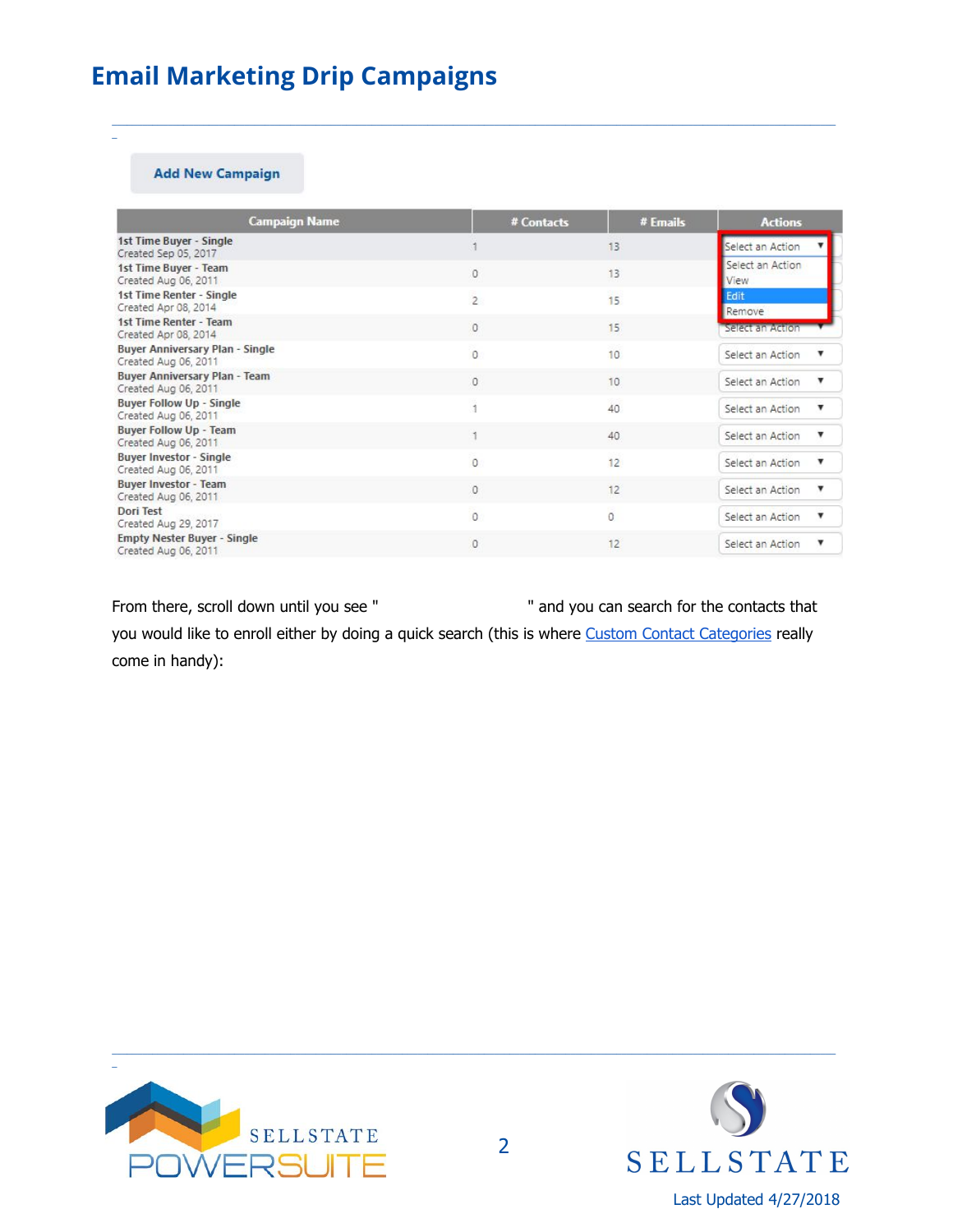| <b>Contacts in Campaign</b>                          |                       |                      |                   |                          |
|------------------------------------------------------|-----------------------|----------------------|-------------------|--------------------------|
| <b>Name</b>                                          | Category              |                      |                   |                          |
|                                                      | All Categories        |                      |                   | <b>Search</b>            |
|                                                      | <b>All Categories</b> |                      |                   |                          |
| Show All Contacts<br>Show Only Recipients            | Attorney              |                      |                   |                          |
|                                                      | <b>Broker/Realtor</b> |                      |                   |                          |
| <b>Contact Name</b>                                  | Buyer                 |                      | <b>Categories</b> | <b>Address Status</b>    |
| <b>Burns, Montgomery</b><br><b>Buyer, Interested</b> | Buyer/Seller          | Бe                   | er, Buyer         | Incomplete<br>Incomplete |
| <b>Williams, Tiffany</b>                             | Closing Agent         |                      |                   | Incomplete               |
| Last Name, First                                     | tim.brown@homes       | Internal User, Landl |                   | Incomplete               |

Or going through your existing contacts:

Page 1 of 1 (4 items)

| <b>Contact Name</b>      | <b>Email Address</b> | <b>Categories</b>    | <b>Address Status</b> |
|--------------------------|----------------------|----------------------|-----------------------|
| <b>Burns, Montgomery</b> | releasethehound      | Buyer, Seller, Buyer | Incomplete            |
| <b>Buyer, Interested</b> | Interested@Home      | Buyer                | Incomplete            |
| <b>Williams, Tiffany</b> |                      |                      | Incomplete            |
| Last Name, First         | tim.brown@homes      | Internal User, Landl | Incomplete            |



 $\vert 1 \vert$ 

Select the checkboxes for the contacts that you would like to enroll, and then to apply your selections to

the campaign hit **Save Changes** (located at the top right corner)



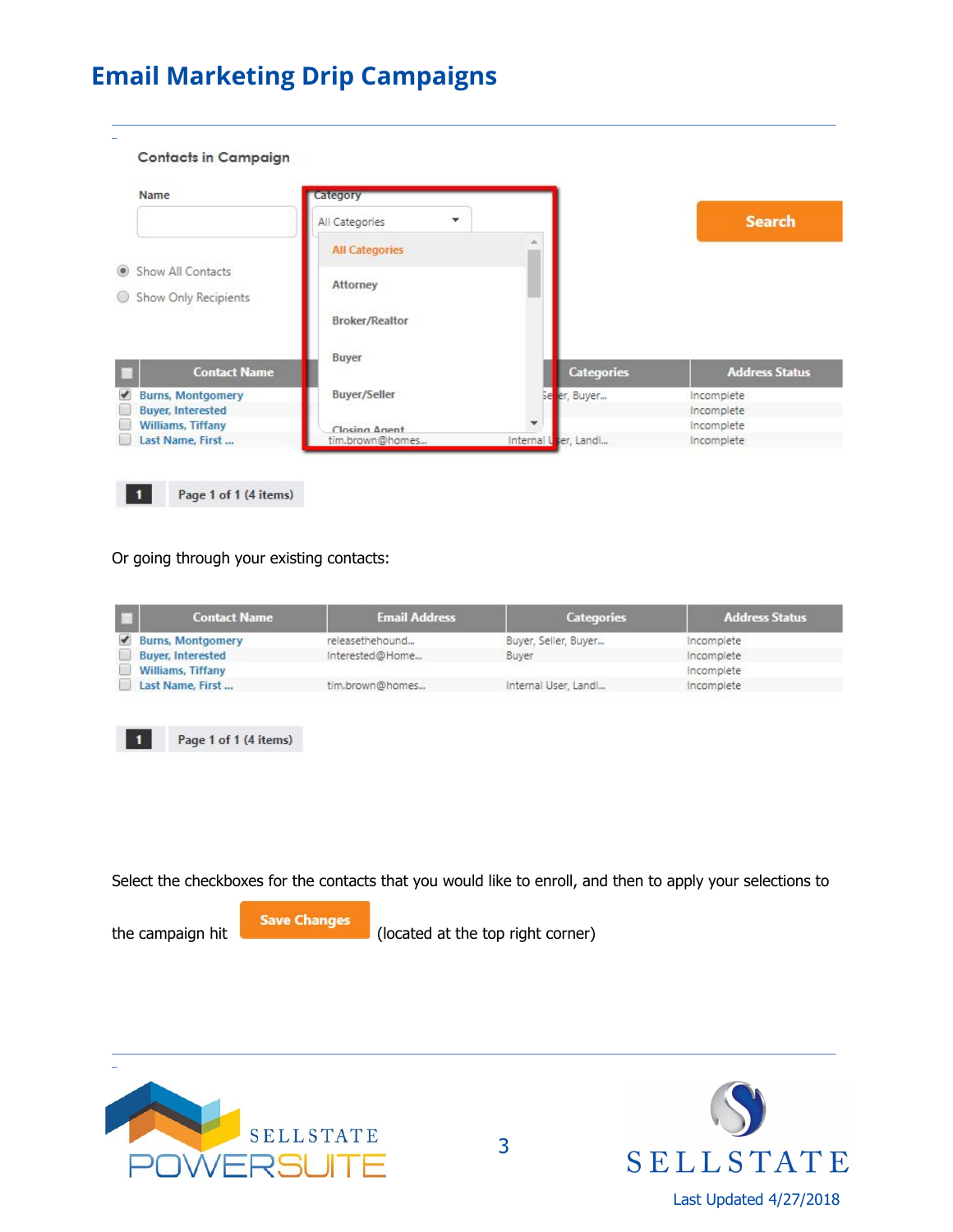#### **Where Can I View The Emails within the Campaign?**

There's two ways to do this depending on where you are in the Email Marketing app. The first way is in the Campaigns view under the drop-down menu:

\_\_\_\_\_\_\_\_\_\_\_\_\_\_\_\_\_\_\_\_\_\_\_\_\_\_\_\_\_\_\_\_\_\_\_\_\_\_\_\_\_\_\_\_\_\_\_\_\_\_\_\_\_\_\_\_\_\_\_\_\_\_\_\_\_\_\_\_\_\_\_\_\_\_\_\_\_\_\_\_\_\_\_\_\_\_\_\_\_\_\_\_\_\_\_\_\_\_\_\_\_\_\_\_\_\_\_\_\_\_\_\_\_\_\_\_\_\_\_\_\_\_\_\_\_\_\_\_\_\_\_\_\_\_\_\_\_\_\_\_\_\_

#### **Campaigns**

\_

**Add New Campaign** 

| <b>Campaign Name</b>                             | # Emails<br># Contacts | <b>Actions</b>                  |
|--------------------------------------------------|------------------------|---------------------------------|
| 1st Time Buyer - Single<br>Created Sep 05, 2017  |                        | Select an Action                |
| 1st Time Buyer - Team<br>Created Aug 06, 2011    |                        | Select an Action<br><b>View</b> |
| 1st Time Renter - Single<br>Created Apr 08, 2014 |                        | Edit<br>Remove                  |
| 1st Time Renter - Team<br>Created Apr 08, 2014   |                        | Select an Action                |

A window will pop up in your browser with all the emails within that campaign, and you can simply click on the email title to view the contents:

## **Plan: 1st Time Buyer - Single**

| <b>Email</b>                                              | <b>Send After</b>         |
|-----------------------------------------------------------|---------------------------|
| Taking the Plunge - 1st Time Buyer - Single               | 1 Week After Start Date   |
| Have Your Cake & Eat it Too - 1st Time Buyer - Single     | 1 Week After Start Date   |
| A Little Knowledge - 1st Time Buyer - Single              | 2 Weeks After Start Date  |
| Current Market Conditions - 1st Time Buyer - Single       | 3 Weeks After Start Date  |
| Builder vs. Pre-owned - 1st Time Buyer - Single           | 4 Weeks After Start Date  |
| The Most Important Investment - 1st Time Buyer - Single   | 5 Weeks After Start Date  |
| The Mortgage Minefield - 1st Time Buyer - Single          | 6 Weeks After Start Date  |
| Call Me Today - 1st Time Buyer - Single                   | 7 Weeks After Start Date  |
| Who's Your Agent? - 1st Time Buyer - Single               | 8 Weeks After Start Date  |
| Home Inspections and Warranties - 1st Time Buyer - Single | 9 Weeks After Start Date  |
| One Sure Thing Taxes - 1st Time Buyer - Single            | 10 Weeks After Start Date |
| 12                                                        | Page 1 of 2 (16 items)    |



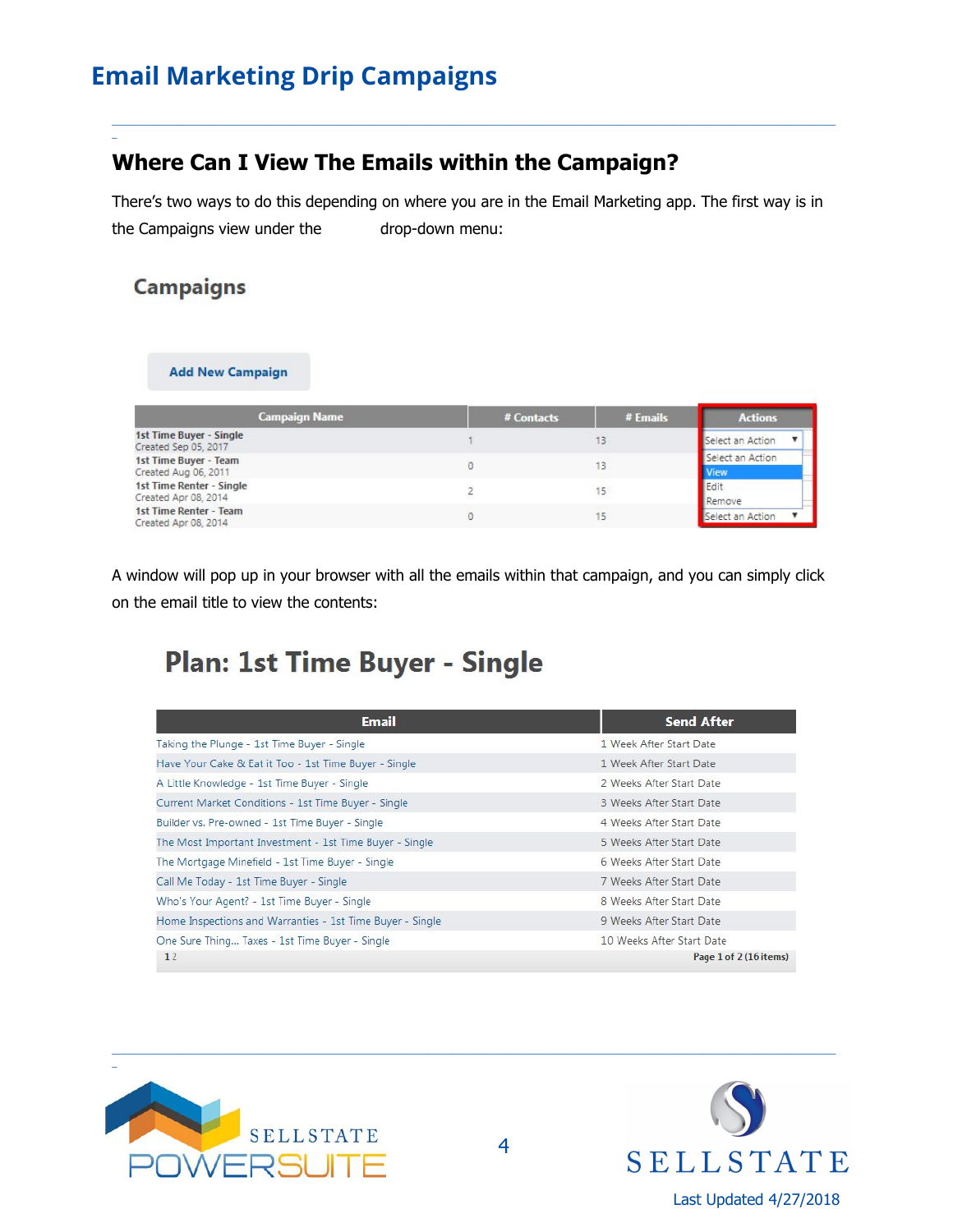The second way is in the campaign editor, under the same Actions menu:

| <b>Edit Campaign</b>     |                                                       | <b>Cancel</b> | <b>Save &amp; Close</b> | <b>Save Changes</b> |
|--------------------------|-------------------------------------------------------|---------------|-------------------------|---------------------|
|                          |                                                       |               |                         |                     |
| <b>Campaign Name*</b>    |                                                       |               |                         |                     |
| 1st Time Buyer - Single  |                                                       |               |                         |                     |
| <b>Campaign Messages</b> |                                                       |               |                         |                     |
| <b>New Message</b>       | Select From Message Library   Use A Scheduled Message |               |                         |                     |

Delete Selected

|   | <b>Fmail</b>                                               | <b>Send After</b>        | <b>Actions</b>           |
|---|------------------------------------------------------------|--------------------------|--------------------------|
|   | Taking the Plunge - 1st Time Buyer - Single                |                          | Select an Action         |
| ⊟ | Have Your Cake & Eat it Too - 1st Time Buyer - Single      | 1 Week After Start Date  | Select an Action<br>Edit |
| - | A Little Knowledge - 1st Time Buyer - Single               | 2 Weeks After Start Date | View<br>Remove           |
| □ | <b>Current Market Conditions - 1st Time Buyer - Single</b> | 3 Weeks After Start Date | Select an Action         |
| ▬ | <b>Builder vs. Pre-owned - 1st Time Buyer - Single</b>     | 4 Weeks After Start Date | Select an Action<br>▼    |
| ⊏ | The Most Important Investment - 1st Time Buyer - Single    | 5 Weeks After Start Date | Select an Action<br>▼    |
|   | The Mortgage Minefield - 1st Time Buyer - Single           | 6 Weeks After Start Date | Select an Action<br>▼    |



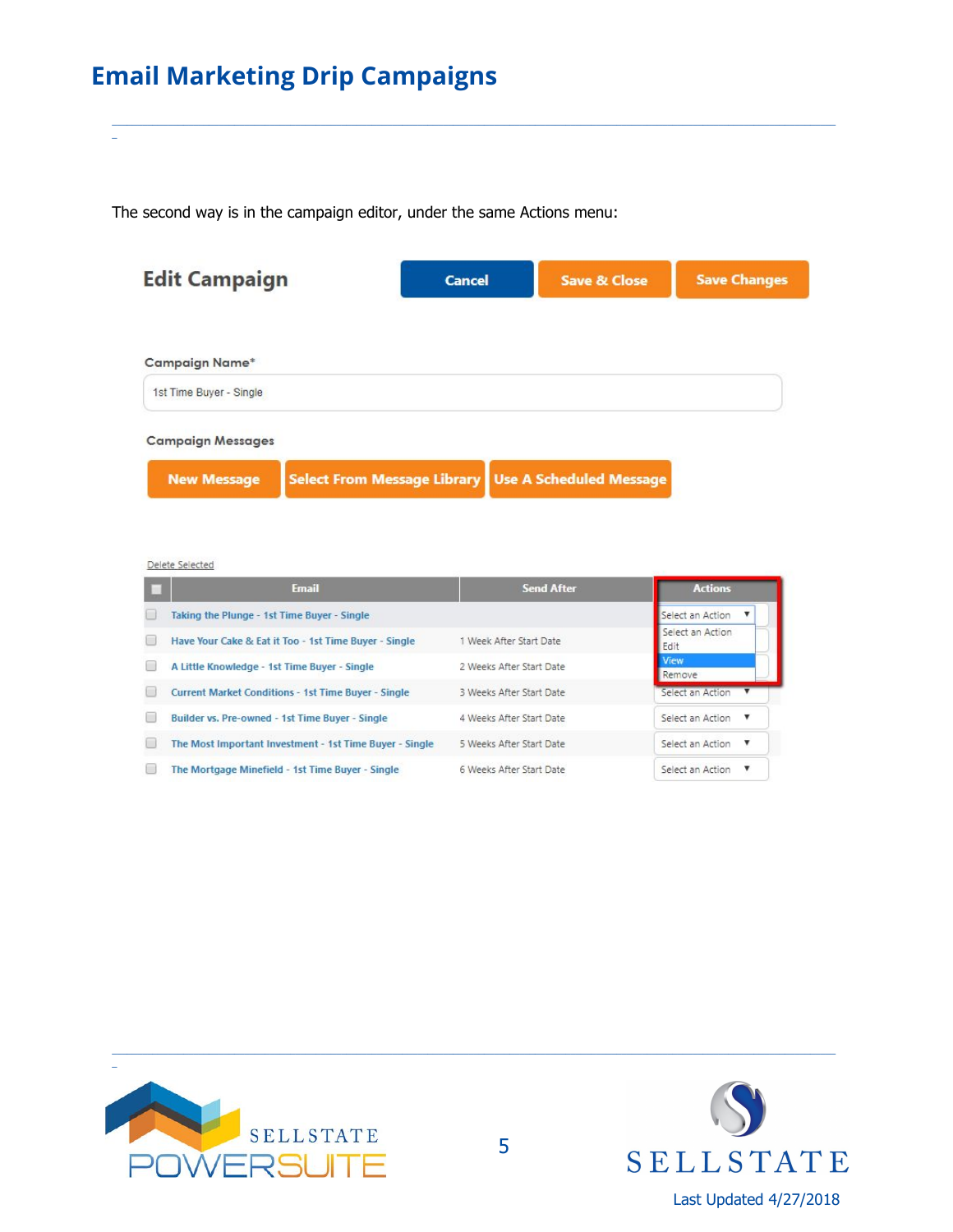\_

A window will pop up in your browser with a preview of that campaign letter:



\_\_\_\_\_\_\_\_\_\_\_\_\_\_\_\_\_\_\_\_\_\_\_\_\_\_\_\_\_\_\_\_\_\_\_\_\_\_\_\_\_\_\_\_\_\_\_\_\_\_\_\_\_\_\_\_\_\_\_\_\_\_\_\_\_\_\_\_\_\_\_\_\_\_\_\_\_\_\_\_\_\_\_\_\_\_\_\_\_\_\_\_\_\_\_\_\_\_\_\_\_\_\_\_\_\_\_\_\_\_\_\_\_\_\_\_\_\_\_\_\_\_\_\_\_\_\_\_\_\_\_\_\_\_\_\_\_\_\_\_\_\_

### **Can I Change The Information Within the Campaign Emails?**

Yes! In the Actions Drop Down Menu from the Campaign Manager, select the button of the campaign that you're wanting to make changes to. This will open a new screen that gives access to the campaign's email drip letters.



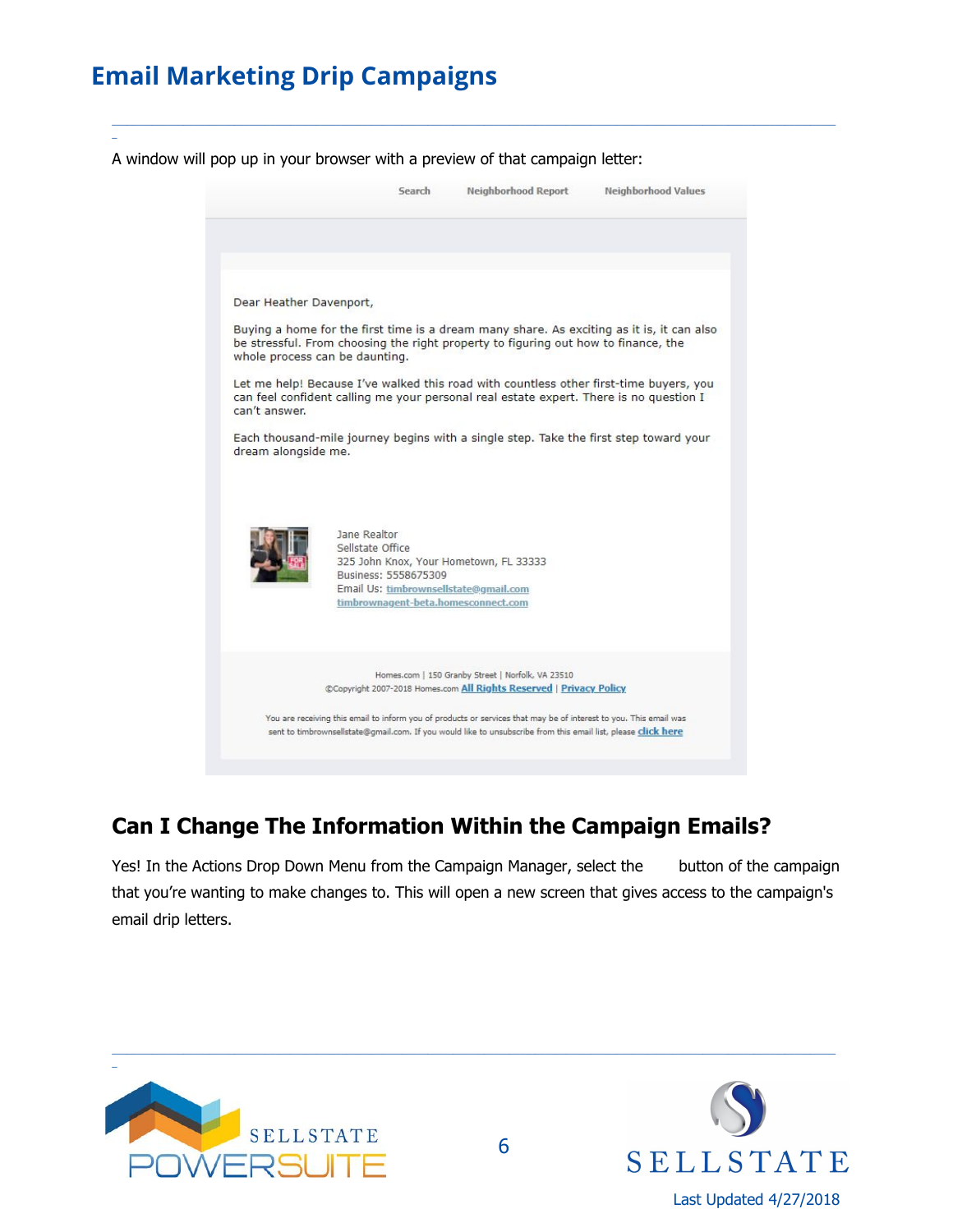From there you can change the Campaign Name:

\_



\_\_\_\_\_\_\_\_\_\_\_\_\_\_\_\_\_\_\_\_\_\_\_\_\_\_\_\_\_\_\_\_\_\_\_\_\_\_\_\_\_\_\_\_\_\_\_\_\_\_\_\_\_\_\_\_\_\_\_\_\_\_\_\_\_\_\_\_\_\_\_\_\_\_\_\_\_\_\_\_\_\_\_\_\_\_\_\_\_\_\_\_\_\_\_\_\_\_\_\_\_\_\_\_\_\_\_\_\_\_\_\_\_\_\_\_\_\_\_\_\_\_\_\_\_\_\_\_\_\_\_\_\_\_\_\_\_\_\_\_\_\_

Create your own Custom Email Template or add others that you have already created:



And edit the existing emails within the campaign: